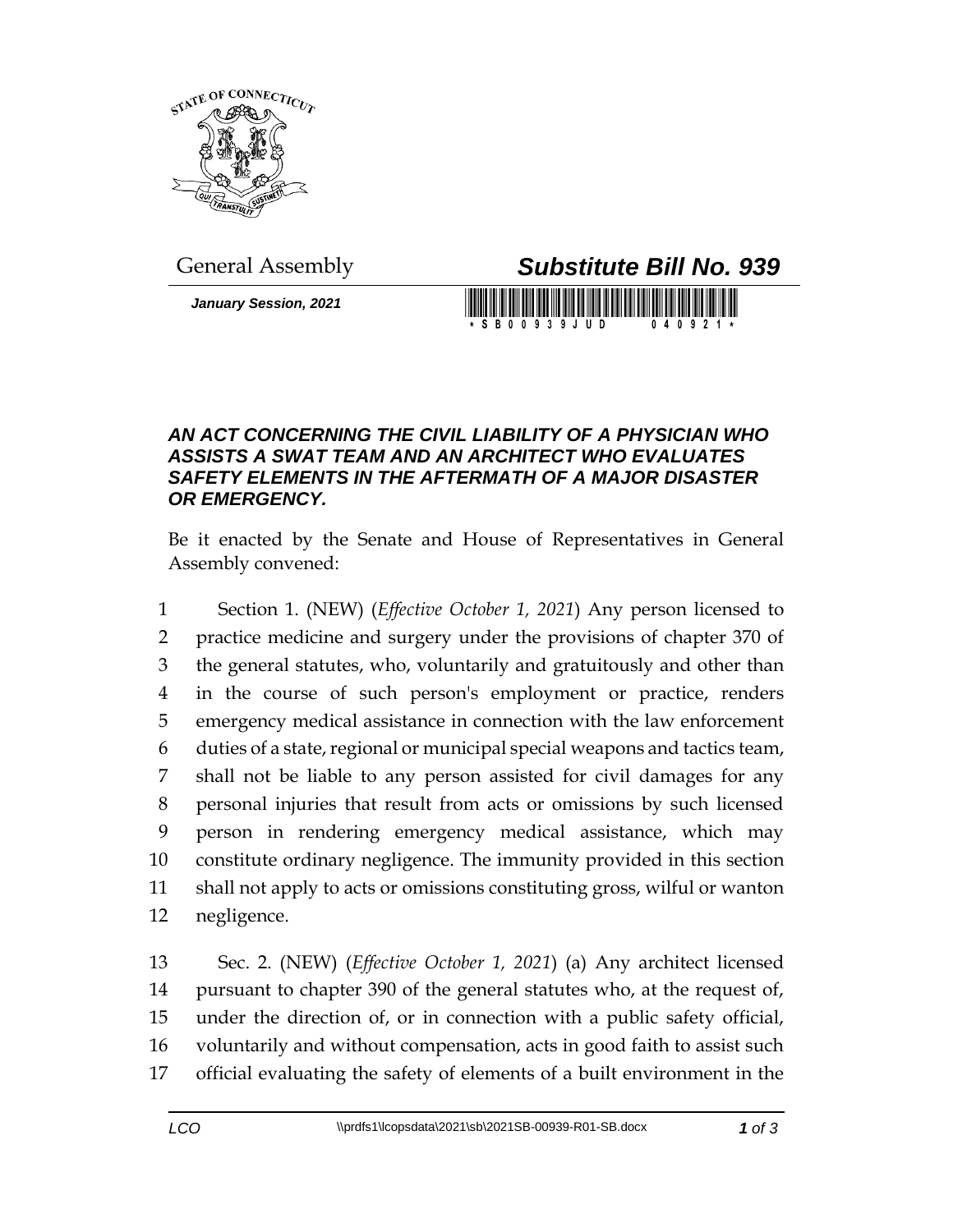aftermath of a major disaster or emergency, as those terms are defined in section 28-1 of the general statutes, shall:

 (1) Be held to the same standard of care applicable to a public safety official who would have performed an evaluation of the safety elements of a built environment, if not for the major disaster or emergency, and

 (2) Be subject to civil liability only upon a finding that the architect failed to act as a reasonably prudent public safety official, as applicable to the circumstances, would have acted under the same or similar circumstances.

 (b) The provisions of subsection (a) of this section shall exclusively apply to acts or omissions by an architect that occur during the time period that a declaration of a civil preparedness emergency pursuant to section 28-9 of the general statutes is effective or for sixty days after the issuance of such declaration, whichever is longer.

(c) For purposes of this section:

 (1) "Built environment" means a human-made environment, including homes, buildings, streets, sidewalks, parks and transportation, energy and other infrastructure; and

- (2) "Public safety official" means:
- (A) A state or municipal police officer or firefighter;

 (B) A building official or assistant building official under section 29- 261 of the general statutes or the State Building Inspector or his or her designee under section 29-252 of the general statutes;

 (C) A member of a community emergency response team that is activated by the Department of Emergency Services and Public Protection, a local emergency preparedness official or a municipal police agency;

(D) An official from the Department of Emergency Services and